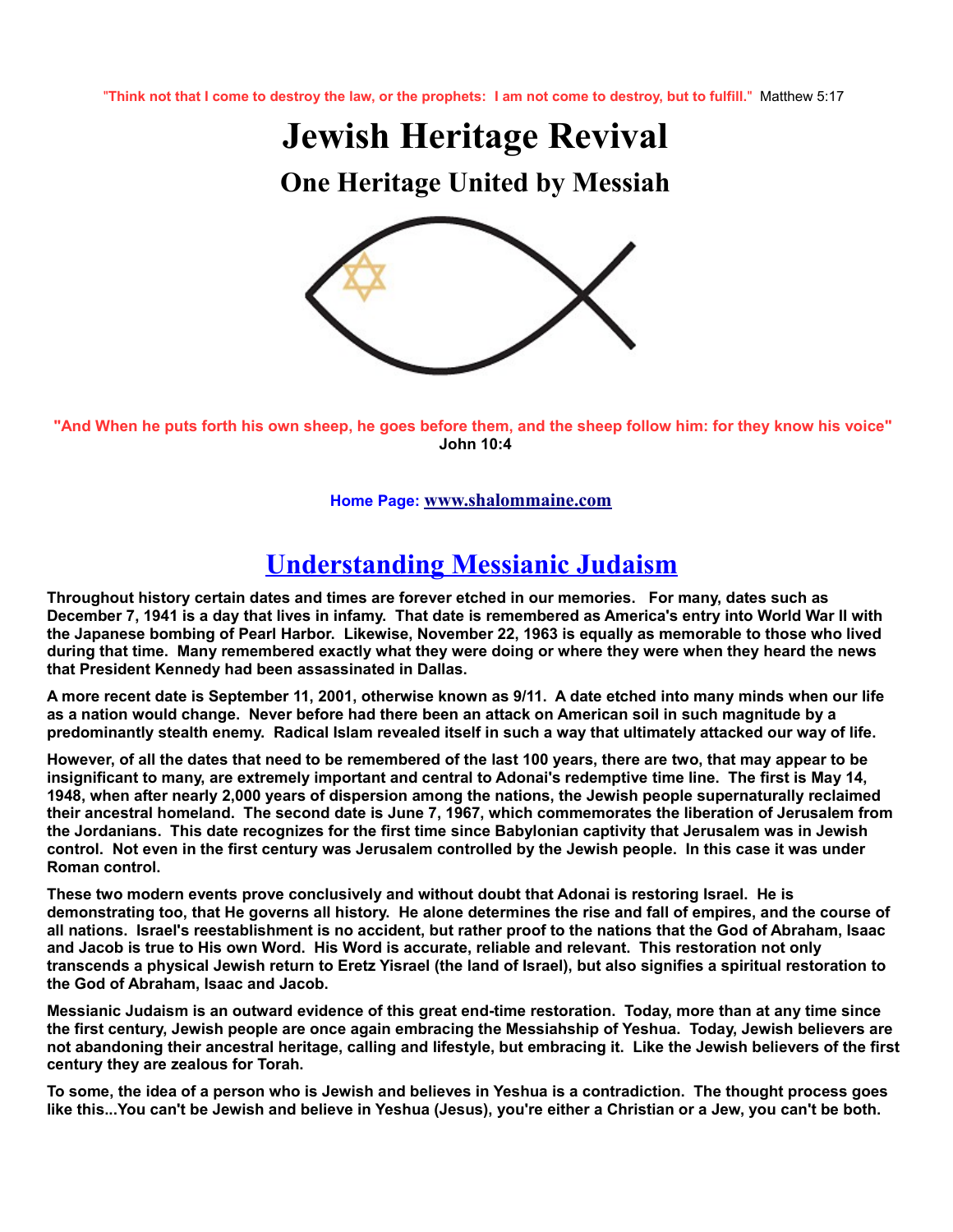**This way of thinking is primarily a product of the way we have been taught and trained over the centuries. Church history has greatly influenced this mindset. Although the climate is improving, the influence of "you can't be both" still remains.**

**History and Scripture record that faith in Yeshua is inherently Jewish. Yeshua was a Jew. He ministered in a Jewish land and among Jewish people. He was the most prolific Torah teacher ever to walk the face of the earth. The very first followers of Yeshua were all Jewish, including His 12 talmadim. The anticipation of the coming of Messiah was not borne out of the Gentile nations, but from the pages of the Hebrew scriptures. The first century Messianic Jew saw in Yeshua the fulfillment of those things spoken of by the Prophets.** 

**"For among the first things I passed on to you was what I also received, namely this: the Messiah died for our sins, in accordance with what the Tanakh says; and he was buried; and he was raised on the third day, in accordance with what the Tanakh says; and he was seen by Kefa, then by the Twelve; and afterwards he was seen by more than five hundred brothers at one time, the majority of whom are still alive, though some have died." 1 Corinthians 15:3 – 6**

**Being Jewish and believing in Yeshua wasn't the issue then. It couldn't be anything else but that.**

**The most pressing issue of debate during the first century centered around the inclusion of Gentiles. Was Yeshua the Messiah for the Gentiles also? Must a Gentile be circumcised? Must a Gentile believer first undergo ritual conversion? Adonai has miraculously shown the Messianic Jewish community that Yeshua was the Messiah for both the Jew and Gentile:**

**"Therefore, we hold the view that a person comes to be considered righteous by God on the ground of trusting, which has nothing to do with legalistic observance of Torah commands. Or is God the God of the Jews only? Isn't he also the God of the Gentiles? Yes, he is indeed the God of the Gentiles; because, as you will admit, God is one. Therefore, he will consider righteous the circumcised on the ground of trusting and the uncircumcised through that same trusting. Does it follow that we abolish Torah by this trusting? Heaven forbid! On the contrary, we confirm Torah." Romans 3:28 – 31**

**Today, we are faced with one of the greatest paradoxes in history, whereby it is now a foreign concept for a Jewish person to believe in Yeshua as the Messiah of Israel. However, this end time revival known as Messianic Judaism is restoring what appeared to be lost. Many Jewish believers readily affirm that through their belief and profession of Yeshua as Messiah has encouraged a greater appreciation for Adonai, Torah, Israel and their Jewish heritage. In the past, such a profession would warrant being ostracized by the Jewish community or forced assimilation into a non-Jewish culture.** 

**Through Messianic congregations, Jewish believers are able to maintain their Jewishness, enabling them to convey their beliefs and values to their children. Likewise, non-Jews who profess faith in Yeshua as the Messiah of Israel become part of a Messianic congregation. They gain a deeper understanding and appreciation for their spiritual roots.**

**Our intention with this article isn't simply to define the term Messianic Judaism. If that were the case, we could accomplish that in one paragraph and save a lot of time. The purpose of this article is to provide you, our reader with a comprehensive understanding of Messianic Judaism as it continues to develop today. We will include several definitions, historical perspective (past and present) and scriptural support of this movement.**

| <b>Definition 1:</b> | A biblically based movement of people who as committed Jews believe in |
|----------------------|------------------------------------------------------------------------|
|                      | Yeshua as the Jewish Messiah of Israel, for whom the Tenach spoke.     |

**This first definition describes a movement of people. The Jewish nation is comprised of people in a general sense and a family in an expanded sense...a community, thus leading us to our next definition.**

| <b>Definition 2:</b> | A movement of Jewish congregations, committed to Yeshua the Messiah,<br>that embraces the covenantal responsibility of a Jewish lifestyle and<br>identity rooted in Torah, expressed in tradition, renewed and applied in<br>the context of the New Covenant |
|----------------------|--------------------------------------------------------------------------------------------------------------------------------------------------------------------------------------------------------------------------------------------------------------|
|----------------------|--------------------------------------------------------------------------------------------------------------------------------------------------------------------------------------------------------------------------------------------------------------|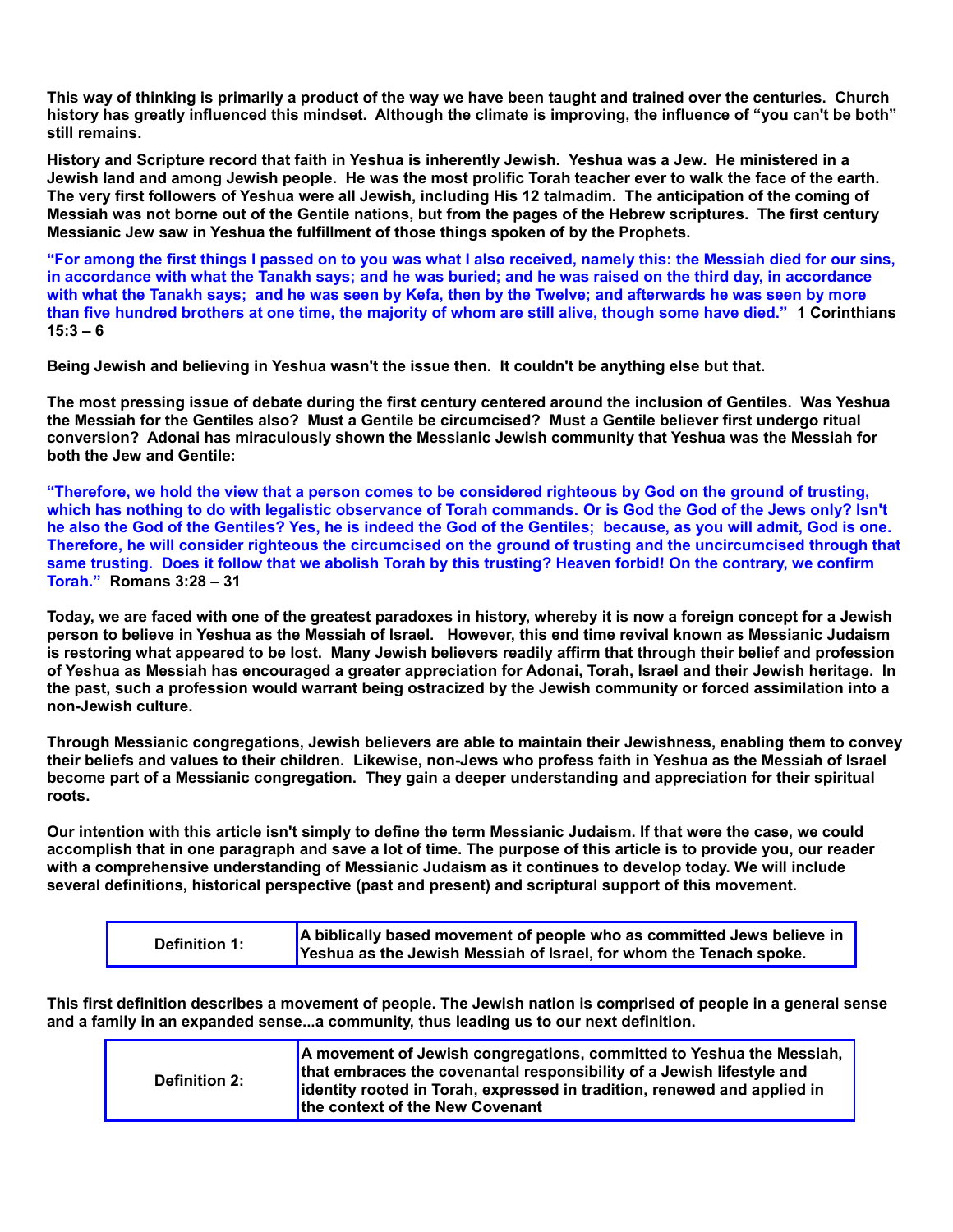**It was Yeshua himself who said:**

**"Don't think that I have come to abolish the Torah or the Prophets. I have come not to abolish but to complete." Matthew 5:17**

**Jewish identity is rooted in Torah. Yes there have been other influences, such as the Talmud and Hellenism that have influenced the Jewish identity, but it is Torah that truly makes the Jewish identity real. Furthermore, it is Yeshua who conveyed and taught Torah from its intended purpose. These other influences mentioned previously, have added more layers of observance than were originally intended. One need look no further than Shabbat for which we wrote an extensive article.** 

**The next logical progression of this movement is within a congregational setting. The Jewish nation first began as a family when they entered the land of Egypt, however, when they left some 430 years later, they left as a nation of more than two million people. When Adonai conveys His message to the Jewish nation, it is as a congregation. The promises, the responsibilities, the covenants are to a people as a nation, not individually.**

**"I am speaking the truth as one who belongs to the Messiah, I do not lie; and also bearing witness is my conscience, governed by the Ruach HaKodesh, my grief is so great, the pain in my heart so constant, that I could wish myself actually under God's curse and separated from the Messiah, if it would help my brothers, my own flesh and blood, the people of Isra'el! They were made God's children, the Sh'khinah has been with them, the covenants are theirs, likewise the giving of the Torah, the Temple service and the promises; the Patriarchs are theirs; and from them, as far as his physical descent is concerned, came the Messiah, who is over all. Praised be Adonai for ever! Amen. Romans 9:1 - 5**

**Sha'ul writes to the congregation in Rome, regarding the position of his fellow Israelites...his brothers, regarding what has been entrusted to us, yet do not recognize Yeshua as Messiah, the Son of God. All that is mentioned above, is given to Israel as a nation, for the express purpose of being a light to the nations:**

**"He said to me, "You are my servant, Isra'el, through whom I will show my glory." But I said, "I have toiled in vain, spent my strength for nothing, futility." Yet my cause is with Adonai, my reward is with my God. So now Adonai says he formed me in the womb to be his servant, to bring Ya`akov back to him, to have Isra'el gathered to him, so that I will be honored in the sight of Adonai, my God having become my strength he has said, "It is not enough that you are merely my servant to raise up the tribes of Ya`akov and restore the offspring of Isra'el. I will also make you a light to the nations, so my salvation can spread to the ends of the earth." Isaiah 49:3 - 6**

**Adonai chose Israel, through His covenant with Abraham to convey His message of Messiah for the reconciliation of Israel and the nations to Himself. No other nation or religion can make this claim. No other nation has been given such a responsibility. Yet, when people think of one who is chosen, they equate it with privilege. A first born son is chosen to be the leader of the family as part of a succession plan. What does this do to the other siblings. Usually, feelings of envy, jealousy or anger will become present, in that those who are not chosen feel slighted or rejected. Those not chosen are viewing this selection as one who is favored over the others. Yet, on the other hand, the one who has been chosen may convey a feeling of pride towards the others, but may also look at their selection as one of great responsibility. The chosen one may consider their selection to be of burden, in that they are now responsible for everyone, while prior to succession, they lived their own life and were content.**

**The responsibility that Adonai has placed on Ya'akov is no different than the succession plan provided above. The nation of Israel was chosen to be a servant for Adonai and convey His salvation to the nations. Sha'ul is aware of this calling and the order in which it was intended:**

**"For I am not ashamed of the Good News, since it is God's powerful means of bringing salvation to everyone who keeps on trusting, to the Jew especially, but equally to the Gentile. For in it is revealed how God makes people righteous in his sight; and from beginning to end it is through trust as the Tanakh puts it, "But the person who is righteous will live his life by trust." Romans 1:16 – 17**

| <b>Definition 3:</b> | A term used to define Jewish people in Yeshua. Maintaining a lifestyle and<br>form of worship that identifies Jewish customs and traditions while<br>believing Yeshua is the promised Messiah of scriptures. Part of the universal<br>body of Messiah that expresses itself in relation to a Jewish heritage. |
|----------------------|---------------------------------------------------------------------------------------------------------------------------------------------------------------------------------------------------------------------------------------------------------------------------------------------------------------|
|----------------------|---------------------------------------------------------------------------------------------------------------------------------------------------------------------------------------------------------------------------------------------------------------------------------------------------------------|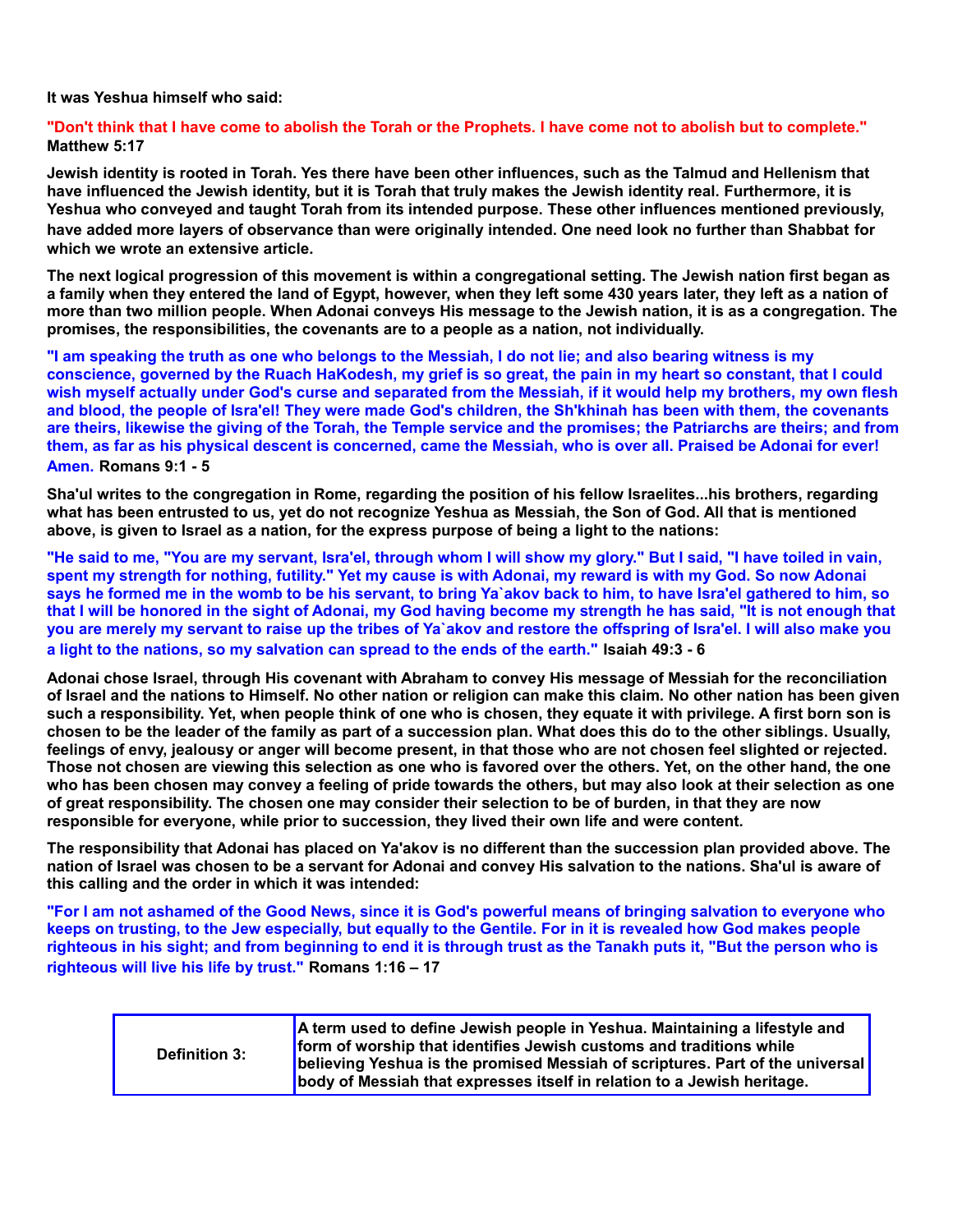**There is an enormous divide within the Messianic community (Church and Messianic Judaism), founded primarily on misunderstanding that is lacking in context of scripture. Separation of a Jewish identity from the Messianic Community is an entire article for another day. For the purpose of this article Messianic Judaism recognizes a heritage that is biblically based and thus continues to follow these principles and traditions, not only as one who is Jewish, but also as one who believers in Yeshua. Separating one from the other is impossible. To be Jewish is not just a "religion" but is also a birthright. To deny a Jewish person their identity when them come to believe in Yeshua is denying who they are. It would be similar to say that now you are a believer in Yeshua, you are no longer an American citizen. When put in a context that is relevant to others, outside of the Jewish community, it is easier to understand the false premise that has been taught for hundreds of years.**

| <b>Definition 4:</b> | Not a new movement, but a resurgence / rebirth of an old movement. The<br>first movement was of the apostles / talmadim and comprised a<br>community of Jewish and non-Jewish believers during the first three<br>centuries of this age, after Yeshua's resurrection. The latest stage of the<br>development of authentic biblical Judaism is the same biblical Judaism<br>that was followed by Moses, David, the Prophets and brought to<br>fulfillment by Yeshua. |
|----------------------|---------------------------------------------------------------------------------------------------------------------------------------------------------------------------------------------------------------------------------------------------------------------------------------------------------------------------------------------------------------------------------------------------------------------------------------------------------------------|
|----------------------|---------------------------------------------------------------------------------------------------------------------------------------------------------------------------------------------------------------------------------------------------------------------------------------------------------------------------------------------------------------------------------------------------------------------------------------------------------------------|

**To summarize the above definitions:**

**A congregation comprised of both Jewish and non-Jewish believers with an emphasis on Jewish ministry. It is of, for, to and by Jewish believers, yet includes the non-Jewish believer who has decided to come alongside Israel, is grafted into the olive tree of Israel and fully participates in the ministry. This movement is not to the exclusion of the non-Jewish believer, but to their inclusion in that they have embraced the vision of what Messianic Judaism is...a movement where you can be Jewish and believe that Yeshua is the promised Messiah of Israel, and yet, not have to give up your Jewish identity. You don't have to assimilate into a church.**

## **Is Messianic Judaism Biblical?**

**You will probably receive different answers, depending on who you ask. From the definitions provided above we have expressed that a Messianic Jew is a person who has come to believe and accepted that Yeshua is the Messiah spoken of in the Tenach. Unfortunately, this view is not accepted throughout the Messianic community. There are many views regarding the Jewish person in relation to their decision regarding Yeshua. These views include:**

**1. In becoming a believer in Yeshua, you are now a Christian and are part of the Church.**

**This view draws its foundation from the premise of "Replacement Theology" that teaches the Church has replaced Israel. It minimizes the Jewish identity of the believer and emphasizes the new creation of the Church as being central. In essence there is no Jewish identity. Everything Jewish has been done away with...it is "old testament" we are now living under the "new testament". To deny the Jewishness of Adonai's redemption is in essence denying Yeshua, a Jew, from the tribe of Judah. Separation of the two is impossible, as stated earlier.**

**One need only take a journey through the book of Acts as evidence of the Jewishness of this movement.** 

- **At the beginning of the book of Acts, we see Yeshua teaching His talmadim of things pertaining to the Kingdom of God. (Acts 1:3 - 8) In Luke's account 24:44 He provides the source of the material for the teaching that is taking place. - "Yeshua said to them, "This is what I meant when I was still with you and told you that everything written about me in the Torah of Moshe, the Prophets and the Psalms had to be fulfilled."**
- **Acts 2 As instructed, the talmadim are waiting for Shavuot, a Jewish feast, where they would be receiving the Ruach Ha Kodesh (Holy Spirit), empowering them to convey the truth and New Covenant through Yeshua.**
- **We witness Sha'ul's pattern when traveling to a city. He first would go to the synagogue and speak with regards to Yeshua as Messiah. He would use the same Jewish scripture that Yeshua used to convey this truth. (Acts 13:14 - 15; 14:1; 17:1 - 2; 18:4; 19:8 - 9)**
- **The main issue at the council held in Jerusalem in Acts 15 dealt with the issue of gentiles coming to faith in**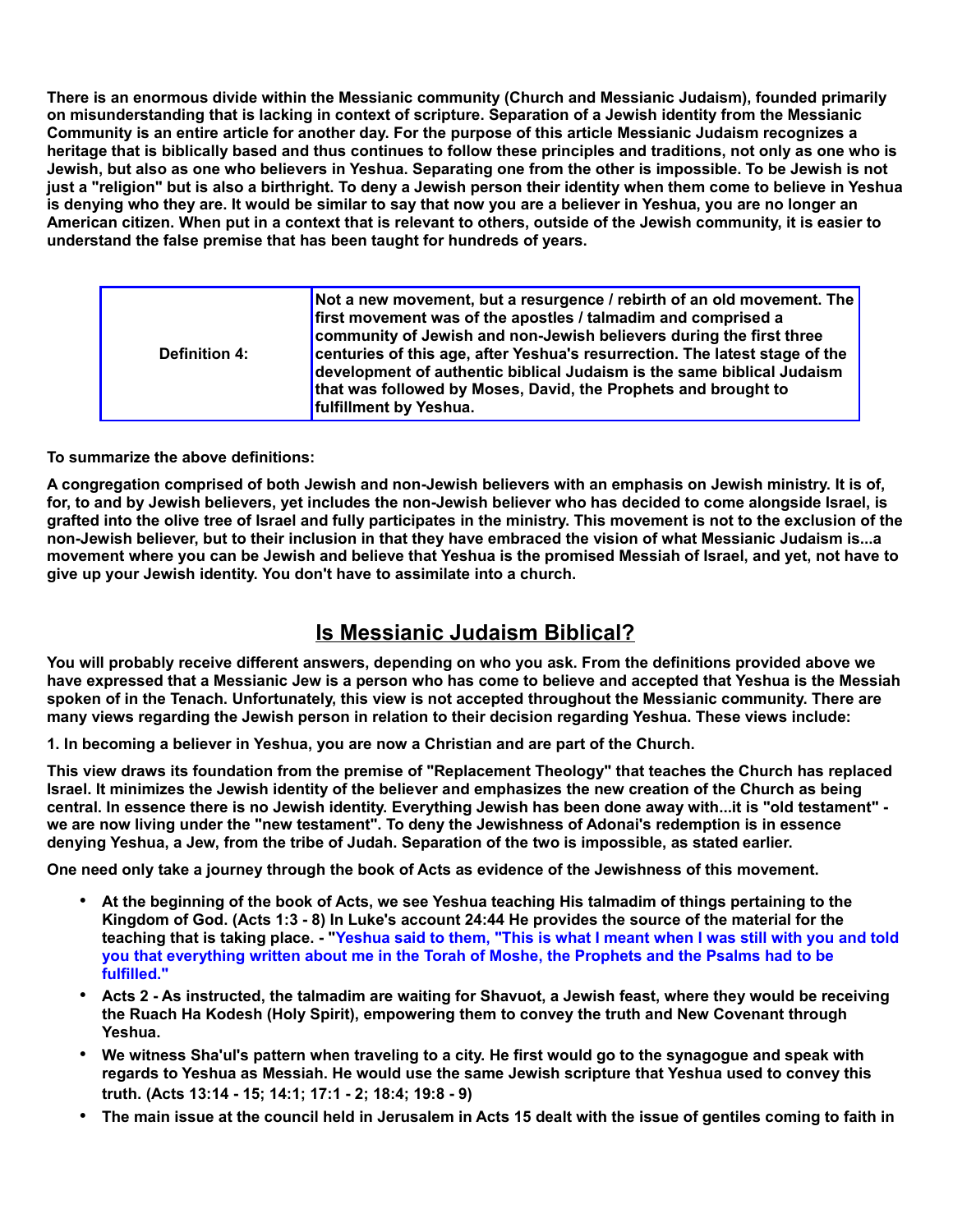**the Jewish Messiah. Should they be circumcised and become Jewish was the question at hand. This was a very Jewish problem of the day.**

**In order to truly understand what is happening in Acts, one must view and understand through a Jewish mindset, in that the context is Jewish. Unlike today, the issues have changed 180 degrees. Today, it is the Jewish person who becomes a believer in Messiah that must be "assimilated" into the church, in contrast with two thousand years ago whereby the challenge was bringing the non-Jewish believer coming to believe in Messiah into the community.**

## **Other positions include:**

**2. "Covenant Theology" is built upon Calvinism and states:**

- **Israel and the church are one and the same throughout history**
- **A covenant of grace has been partially revealed in all the covenants that Adonai has made**
- **Since its birth, the church is the only covenant people, because all covenants, prophecies and promises are fulfilled in the New Covenant.**
- **Jewish people are grafted into the church**
- **Jewish people, individually and as a nation have neither purpose or significance regarding the plans of Adonai.**

**3. "Dispensational Theology" is based on the following:**

- **The Jewish people through Israel and the church are separate and distinct from each other. Their promises and destines are also separate and distinct.**
- **Israel as a people and nation have been set aside by Adonai during the "church age" and therefore not part of the picture. Adonai will deal with them again after the church age is complete and the rapture has removed the church from the tribulation.**
- **As a nation and a people the kingdom of David will be restored during the Millennium.**
- **Jewish people who come to believe in Messiah during the church age become part of the church and no longer receive the promises of national Israel.**

**4. "Dual Covenant Theology" is based on the following:**

- **Salvation for the Jewish people is found through Adonai's covenant with Abraham.**
- **Salvation for gentile people is found through the New Covenant and Jesus.**
- **The two remain separate from each other.**

**Whether prominent or subtle, the influence of these theologies can still be felt within the "Church" today. There are so many errors in these views. You may also notice an overlapping of ideas between these theologies mentioned above. The primary theme between them is the diminished position of the Jewish people in contrast to an elevated position of the church. The primary origin of this position comes from the council of Nicea in 325 CE, where Constantine instigates Christianity as the official state religion of the Roman Empire. This view was not his own but is attributed to Origen and promoted by Eusebius.** 

**Rather than expand upon these theologies, I encourage people to obtain a copy of "The Church and the Jews" by Dan Gruber. His book will provide you with a comprehensive understanding of these false teachings.**

**Without doubt, to be a believer in Yeshua and maintain your Jewish identity is fully supported by scriptures. What does Sha'ul say:**

**"I say then, Hath God cast away his people? God forbid. For I also am an Israelite, of the seed of Abraham, the tribe of Benjamin." Romans 11:1** 

**As a believer, Sha'ul continues to identify himself as an Israelite. Just because he is now a believer, doesn't change the fact that he is still Jewish. If he still considers himself to be an Israelite, why is it that others continue not to recognize this truth? (a rhetorical question)**